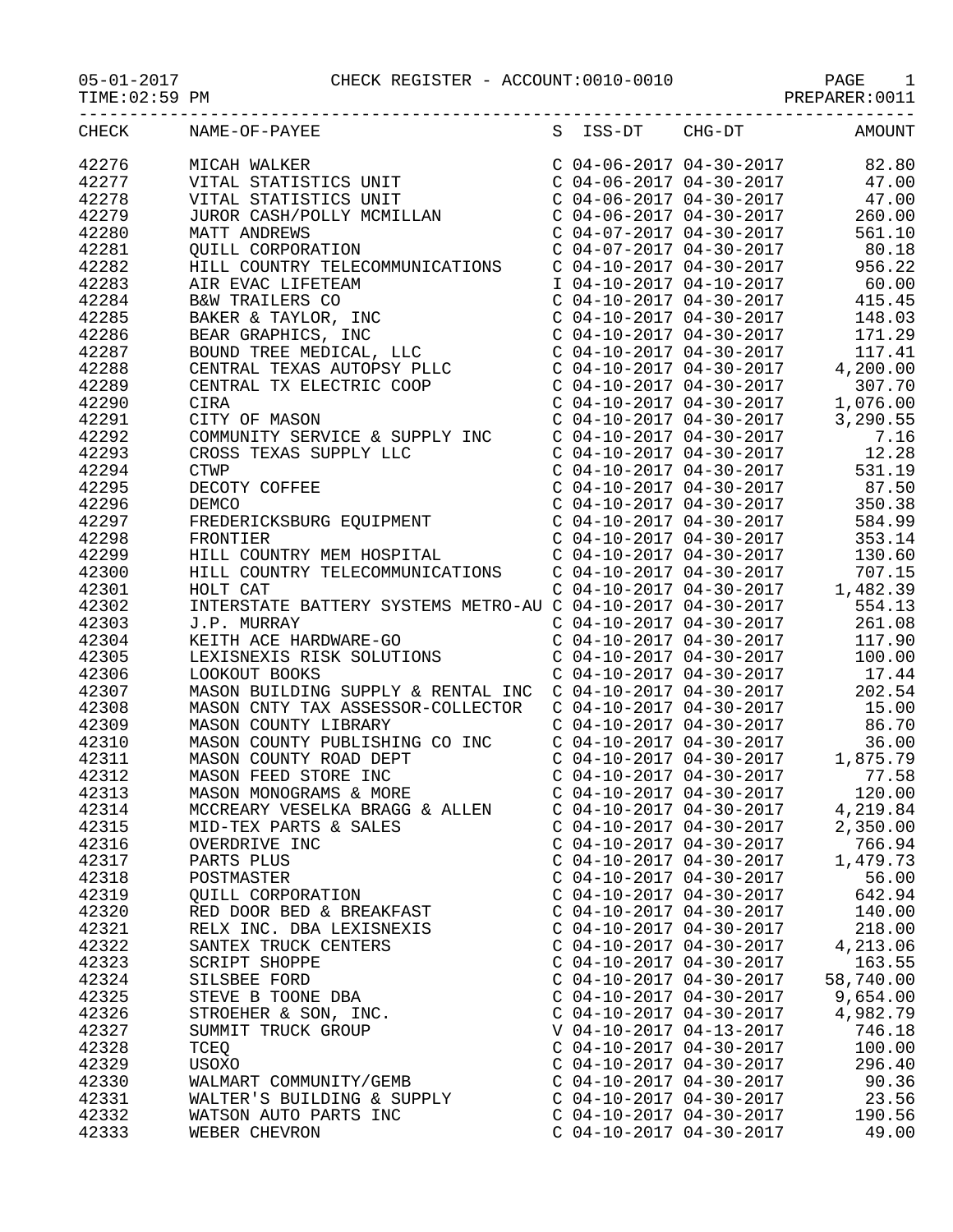| TIME: 02:59 PM |                                                                                                                                                                                                                                                                 |                            | PREPARER: 0011                                                                                                                                                                                                                                                                                                               |
|----------------|-----------------------------------------------------------------------------------------------------------------------------------------------------------------------------------------------------------------------------------------------------------------|----------------------------|------------------------------------------------------------------------------------------------------------------------------------------------------------------------------------------------------------------------------------------------------------------------------------------------------------------------------|
| CHECK          | S ISS-DT CHG-DT<br>NAME-OF-PAYEE                                                                                                                                                                                                                                |                            | <b>AMOUNT</b>                                                                                                                                                                                                                                                                                                                |
| 42334          | WEST CENTRAL WIRELESS<br>XEROX CORPORATION<br>DARLA PAPE                                                                                                                                                                                                        |                            | $\left( \begin{array}{ccc} C & 04-10-2017 & 04-30-2017 & 376.00 \\ C & 04-10-2017 & 04-30-2017 & 215.77 \\ C & 04-11-2017 & 04-30-2017 & 138.04 \end{array} \right)$                                                                                                                                                         |
| 42335          |                                                                                                                                                                                                                                                                 |                            |                                                                                                                                                                                                                                                                                                                              |
| 42336          | DARLA PAPE                                                                                                                                                                                                                                                      |                            |                                                                                                                                                                                                                                                                                                                              |
| 42337          | HILL COUNTRY TELECOMMUNICATIONS                                                                                                                                                                                                                                 |                            | C 04-11-2017 04-30-2017 457.66                                                                                                                                                                                                                                                                                               |
| 42338          | <b>JANA RITTER</b>                                                                                                                                                                                                                                              |                            |                                                                                                                                                                                                                                                                                                                              |
| 42339          |                                                                                                                                                                                                                                                                 |                            |                                                                                                                                                                                                                                                                                                                              |
| 42340          |                                                                                                                                                                                                                                                                 |                            | $\begin{tabular}{lllllllllll} c&\texttt{01} & \texttt{12} & \texttt{03} & \texttt{04} & \texttt{05} & \texttt{06} \\ \texttt{C} & 04-11-2017 & 04-30-2017 & & 123.09 \\ \texttt{C} & 04-11-2017 & 04-30-2017 & & 1,114.00 \\ \texttt{C} & 04-11-2017 & 04-30-2017 & & 167.52 \\ \texttt{C} & 04-11-2017 & 04-30-2017 & & 13$ |
| 42341          |                                                                                                                                                                                                                                                                 |                            |                                                                                                                                                                                                                                                                                                                              |
| 42342          |                                                                                                                                                                                                                                                                 | $C$ 04-11-2017 04-30-2017  | 589.24                                                                                                                                                                                                                                                                                                                       |
|                |                                                                                                                                                                                                                                                                 |                            |                                                                                                                                                                                                                                                                                                                              |
| 42343          |                                                                                                                                                                                                                                                                 |                            |                                                                                                                                                                                                                                                                                                                              |
| 42344          | JANA RITTER<br>LOCAL GOVERNMENT SOLUTIONS LP<br>MATT ANDREWS<br>QUILL CORPORATION<br>STEVE LUPTON<br>KAREN WITEMEYER<br>SHARYLAND UTILITIES<br>PAYROLL CLEARING ACCOUNT<br>SUMMIT TRUCK GROUP<br>INDEPENDENCE TITLE COMPANY<br>POLLY MCMILLAN<br>STEPHANIE SPAR |                            | C 04-11-2017 04-30-2017<br>C 04-11-2017 04-11-2017 500.00<br>C 04-12-2017 04-30-2017 112,331.03<br>C 04-13-2017 04-30-2017 112,331.03<br>C 04-21-2017 04-30-2017 8.00<br>C 04-21-2017 04-30-2017 180.20<br>C 04-21-2017 04-30-2017 180.20                                                                                    |
| 42345          |                                                                                                                                                                                                                                                                 |                            |                                                                                                                                                                                                                                                                                                                              |
| 42346          |                                                                                                                                                                                                                                                                 |                            |                                                                                                                                                                                                                                                                                                                              |
| 42347          |                                                                                                                                                                                                                                                                 |                            |                                                                                                                                                                                                                                                                                                                              |
| 42348          |                                                                                                                                                                                                                                                                 |                            |                                                                                                                                                                                                                                                                                                                              |
| 42349          | STEPHANIE SPARKS                                                                                                                                                                                                                                                | C 04-21-2017 04-30-2017    | 142.17                                                                                                                                                                                                                                                                                                                       |
| 42350          |                                                                                                                                                                                                                                                                 |                            |                                                                                                                                                                                                                                                                                                                              |
| 42351          |                                                                                                                                                                                                                                                                 |                            |                                                                                                                                                                                                                                                                                                                              |
| 42352          |                                                                                                                                                                                                                                                                 |                            | 56.34                                                                                                                                                                                                                                                                                                                        |
| 42353          | ADVANTAGE COMMUNICATIONS INC<br>APPLIED CONCEPTS, INC<br>APPLIED CONCEPTS, INC<br>AQUA BEVERAGE CO/OZARKA<br>AVFUEL CORPORATION<br>AVFUEL CORPORATION<br>CORPORATION<br>CORPORATION<br>CORPORATION<br>CORPORATION<br>CORPORATION<br>CORPORATION<br>COR          |                            |                                                                                                                                                                                                                                                                                                                              |
| 42354          | CARROT-TOP INDUSTRIES INC                                                                                                                                                                                                                                       |                            | $1 \t04-25-2017 \t04-25-2017$ 490.85                                                                                                                                                                                                                                                                                         |
| 42355          |                                                                                                                                                                                                                                                                 |                            | 3,619.65                                                                                                                                                                                                                                                                                                                     |
| 42356          |                                                                                                                                                                                                                                                                 |                            | 74.05                                                                                                                                                                                                                                                                                                                        |
| 42357          | CATERPILLAR FINANCIAL SERVICES CORP I 04-25-2017 04-25-2017<br>CENTURYLINK QCC 1 04-25-2017 04-25-2017<br>CIRA 1 04-25-2017 04-25-2017                                                                                                                          |                            | 26.00                                                                                                                                                                                                                                                                                                                        |
| 42358          | CLINICAL SOLUTIONS                                                                                                                                                                                                                                              | $104-25-2017$ $04-25-2017$ | 66.80                                                                                                                                                                                                                                                                                                                        |
| 42359          | CLYDE MARTIN                                                                                                                                                                                                                                                    | $C$ 04-25-2017 04-30-2017  | 1,000.00                                                                                                                                                                                                                                                                                                                     |
| 42360          | CNH INDUSTRIAL CAPITAL AMERICA LLC I 04-25-2017 04-25-2017                                                                                                                                                                                                      |                            | 3,288.23                                                                                                                                                                                                                                                                                                                     |
| 42361          | DISH                                                                                                                                                                                                                                                            | I 04-25-2017 04-25-2017    | 111.51                                                                                                                                                                                                                                                                                                                       |
| 42362          |                                                                                                                                                                                                                                                                 |                            | 111.00                                                                                                                                                                                                                                                                                                                       |
| 42363          | ELI CASTILLO 104-25-2017<br>FLEMING'S HILL CO COLLISION REPAIR 104-25-2017 04-25-2017                                                                                                                                                                           |                            | 2,414.74                                                                                                                                                                                                                                                                                                                     |
| 42364          |                                                                                                                                                                                                                                                                 | $I$ 04-25-2017 04-25-2017  | 54.41                                                                                                                                                                                                                                                                                                                        |
| 42365          |                                                                                                                                                                                                                                                                 | I 04-25-2017 04-25-2017    | 176.83                                                                                                                                                                                                                                                                                                                       |
| 42366          |                                                                                                                                                                                                                                                                 |                            |                                                                                                                                                                                                                                                                                                                              |
| 42367          |                                                                                                                                                                                                                                                                 |                            |                                                                                                                                                                                                                                                                                                                              |
| 42368          |                                                                                                                                                                                                                                                                 |                            |                                                                                                                                                                                                                                                                                                                              |
| 42369          | FIEMING S HILL CO COLLISION REPAIR<br>FRONTERA HEATHCARE NETWORK<br>FRONTIER<br>GILLESPIE COUNTY<br>HOLT CAT<br>JOHN BYERLY<br>KATHRYN MARTIN DBA<br>LOWE'S PAY AND SAVE INC<br>LUGTO MORA                                                                      |                            | 1 04-25-2017 04-25-2017 3,106.84<br>1 04-25-2017 04-25-2017 1,570.50<br>1 04-25-2017 04-25-2017 293.75<br>1 04-25-2017 04-25-2017 299.99                                                                                                                                                                                     |
|                |                                                                                                                                                                                                                                                                 | I 04-25-2017 04-25-2017    | 290.71                                                                                                                                                                                                                                                                                                                       |
| 42370          |                                                                                                                                                                                                                                                                 |                            |                                                                                                                                                                                                                                                                                                                              |
| 42371          | LUCIO MORA                                                                                                                                                                                                                                                      | I 04-25-2017 04-25-2017    | 1,275.00                                                                                                                                                                                                                                                                                                                     |
| 42372          | MASON CNTY TAX ASSESSOR-COLLECTOR                                                                                                                                                                                                                               | $C$ 04-25-2017 04-30-2017  | 43.50                                                                                                                                                                                                                                                                                                                        |
| 42373          | MASON SHORT STOP                                                                                                                                                                                                                                                | I 04-25-2017 04-25-2017    | 106.96                                                                                                                                                                                                                                                                                                                       |
| 42374          | MASSEY BALENTINE P.C.                                                                                                                                                                                                                                           | I 04-25-2017 04-25-2017    | 420.00                                                                                                                                                                                                                                                                                                                       |
| 42375          | OFFICE OF THE SECRETARY OF STATE                                                                                                                                                                                                                                | I 04-25-2017 04-25-2017    | 210.00                                                                                                                                                                                                                                                                                                                       |
| 42376          | <b>QUILL CORPORATION</b>                                                                                                                                                                                                                                        | I 04-25-2017 04-25-2017    | 240.96                                                                                                                                                                                                                                                                                                                       |
| 42377          | RESERVE ACCOUNT                                                                                                                                                                                                                                                 | I 04-25-2017 04-25-2017    | 1,000.00                                                                                                                                                                                                                                                                                                                     |
| 42378          | ROBERT FEUERBACHER                                                                                                                                                                                                                                              | I 04-25-2017 04-25-2017    | 60.28                                                                                                                                                                                                                                                                                                                        |
| 42379          | SAM'S CLUB                                                                                                                                                                                                                                                      | I 04-25-2017 04-25-2017    | 43.13                                                                                                                                                                                                                                                                                                                        |
| 42380          | SANTEX TRUCK CENTERS                                                                                                                                                                                                                                            | I 04-25-2017 04-25-2017    | 1,768.61                                                                                                                                                                                                                                                                                                                     |
| 42381          | THE LIBRARY STORE, INC.                                                                                                                                                                                                                                         | I 04-25-2017 04-25-2017    | 427.18                                                                                                                                                                                                                                                                                                                       |
| 42382          | THOMSON REUTERS - WEST                                                                                                                                                                                                                                          | I 04-25-2017 04-25-2017    | 264.00                                                                                                                                                                                                                                                                                                                       |
| 42383          | USOXO                                                                                                                                                                                                                                                           | I 04-25-2017 04-25-2017    | 288.95                                                                                                                                                                                                                                                                                                                       |
| 42384          | WEST CENTRAL WIRELESS                                                                                                                                                                                                                                           | I 04-25-2017 04-25-2017    | 66.00                                                                                                                                                                                                                                                                                                                        |
| 42385          | ZESCH & PICKETT                                                                                                                                                                                                                                                 | I 04-25-2017 04-25-2017    | 335.00                                                                                                                                                                                                                                                                                                                       |
| 42386          | MASON COUNTY GARAGE DOORS                                                                                                                                                                                                                                       | $C$ 04-25-2017 04-30-2017  | 1,300.00                                                                                                                                                                                                                                                                                                                     |
| 42387          | CROSS TEXAS SUPPLY LLC                                                                                                                                                                                                                                          | $C$ 04-25-2017 04-30-2017  | 80.73                                                                                                                                                                                                                                                                                                                        |
| 42388          | TEXAS ASSN OF COUNTIES                                                                                                                                                                                                                                          | I 04-25-2017 04-25-2017    | 320.00                                                                                                                                                                                                                                                                                                                       |
| 42389          | <b>CTWP</b>                                                                                                                                                                                                                                                     | I 04-27-2017 04-27-2017    | 322.46                                                                                                                                                                                                                                                                                                                       |
| 42390          | QUILL CORPORATION                                                                                                                                                                                                                                               | I 04-27-2017 04-27-2017    | 92.84                                                                                                                                                                                                                                                                                                                        |

42391 RELX INC. DBA LEXISNEXIS I 04-27-2017 04-27-2017 164.00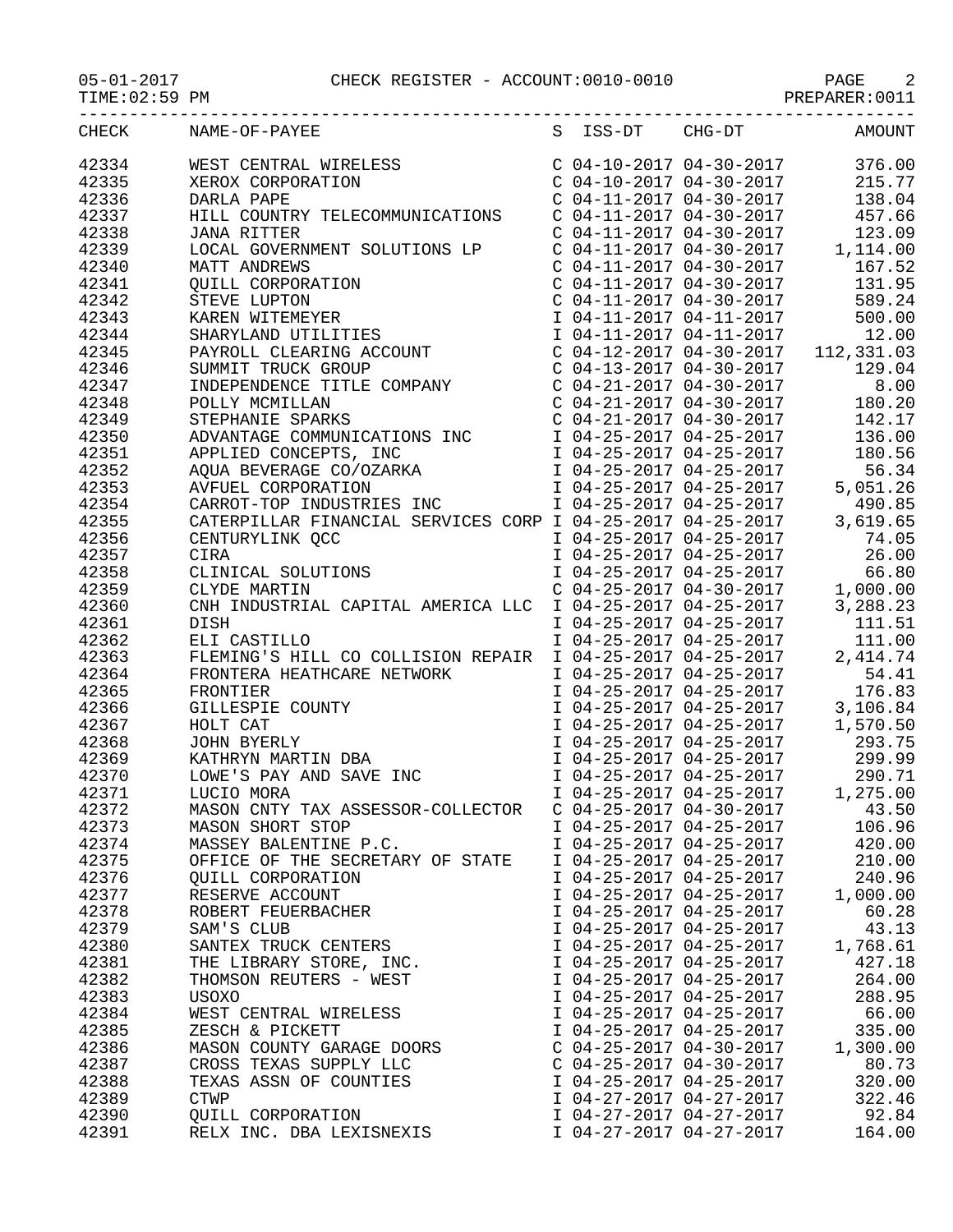| CHECK                                              | NAME-OF-PAYEE                                                                                           | S ISS-DT                                                                                                                                | CHG-DT | AMOUNT                                                       |
|----------------------------------------------------|---------------------------------------------------------------------------------------------------------|-----------------------------------------------------------------------------------------------------------------------------------------|--------|--------------------------------------------------------------|
| 42392<br>42393<br>42394<br>42395<br>42396<br>42397 | STATE COMPTROLLER<br>BLUEBONNET CASA<br>MASON COUNTY<br>OMNIBASE SERVICES OF TEXAS<br>STATE COMPTROLLER | I 04-27-2017 04-27-2017<br>I 04-27-2017 04-27-2017<br>$C$ 04-27-2017 04-30-2017<br>I 04-27-2017 04-27-2017<br>$C$ 04-27-2017 04-30-2017 |        | 189.59<br>15.00<br>4,084.95<br>552.00<br>27,380.66<br>923.15 |
| 42398                                              | STATE COMPTROLLER<br>PAYROLL CLEARING ACCOUNT                                                           | I 04-27-2017 04-27-2017<br>$C$ 04-27-2017 04-30-2017                                                                                    |        | 131,331.61                                                   |